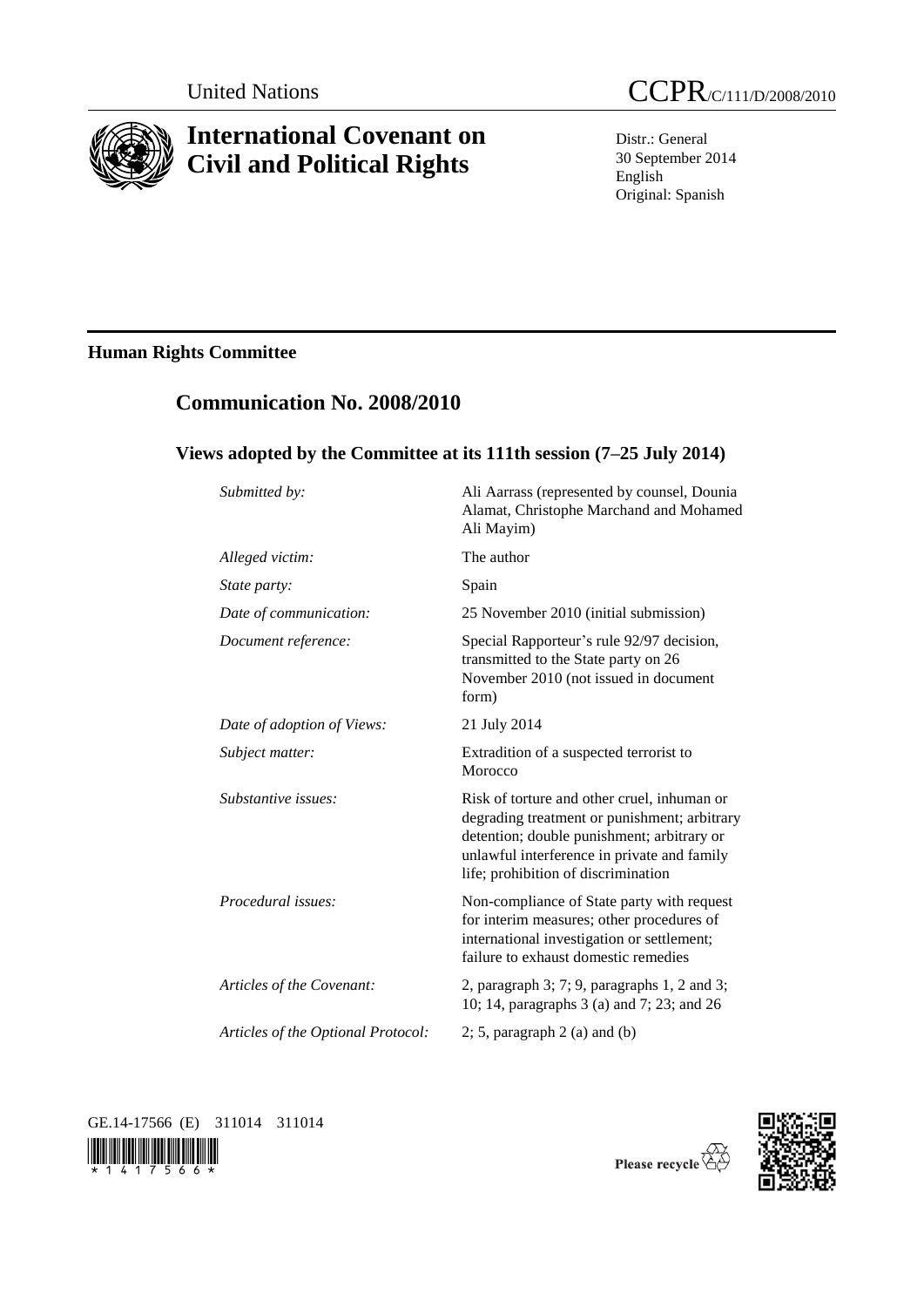### **Annex**

## **Views of the Human Rights Committee under article 5, paragraph 4, of the Optional Protocol to the International Covenant on Civil and Political Rights (111th session)**

concerning

### **Communication No. 2008/2010**\*

| Submitted by:          | Ali Aarrass (represented by counsel, Dounia<br>Alamat, Christophe Marchand and Mohamed<br>Ali Mayim) |
|------------------------|------------------------------------------------------------------------------------------------------|
| Alleged victim:        | The author                                                                                           |
| <i>State party:</i>    | Spain                                                                                                |
| Date of communication: | 25 November 2010 (initial submission)                                                                |

*The Human Rights Committee*, established under article 28 of the International Covenant on Civil and Political Rights,

*Meeting* on 21 July 2014,

*Having concluded* its consideration of communication No. 2008/2010, submitted to the Human Rights Committee by Ali Aarrass under the Optional Protocol to the International Covenant on Civil and Political Rights,

*Having taken into account* all written information made available to it by the author of the communication and the State party,

*Adopts* the following:

### **Views under article 5, paragraph 4, of the Optional Protocol**

1.1 The author of the communication is Mr. Ali Aarrass, a Moroccan and Belgian national, born on 4 March 1962. He claims that his extradition to Morocco by the State party violated his rights under articles 2 (para. 3), 7, 9 (paras. 1–3), 10, 14 (paras. 3 (a) and 7), 23, and 26 of the Covenant. The author is represented by counsel.

1.2 On 25 November 2010, the Special Rapporteur on new communications and interim measures, acting on behalf of the Committee, requested the adoption of interim measures under rule 92 of the Committee's rules of procedure, asking that the State party not extradite the author while the Committee examined his case. On 21 December 2010, the author's counsel informed the Committee that the State party had proceeded with the

<sup>\*</sup> The following members of the Committee participated in the consideration of the present communication: Mr. Yadh Ben Achour, Mr. Lazhari Bouzid, Ms. Christine Chanet, Mr. Ahmad Amin Fathalla, Mr. Cornelis Flinterman, Mr. Yuji Iwasawa, Mr. Walter Kälin, Ms. Zonke Zanele Majodina, Mr. Gerald L. Neuman, Sir Nigel Rodley, Mr. Víctor Manuel Rodríguez-Rescia, Mr. Fabián Omar Salvioli, Mr. Dheerujlall B. Seetulsingh, Ms. Anja Seibert-Fohr, Mr. Yuval Shany, Mr. Konstantine Vardzelashvili, Ms. Margo Waterval and Mr. Andrei Paul Zlătescu.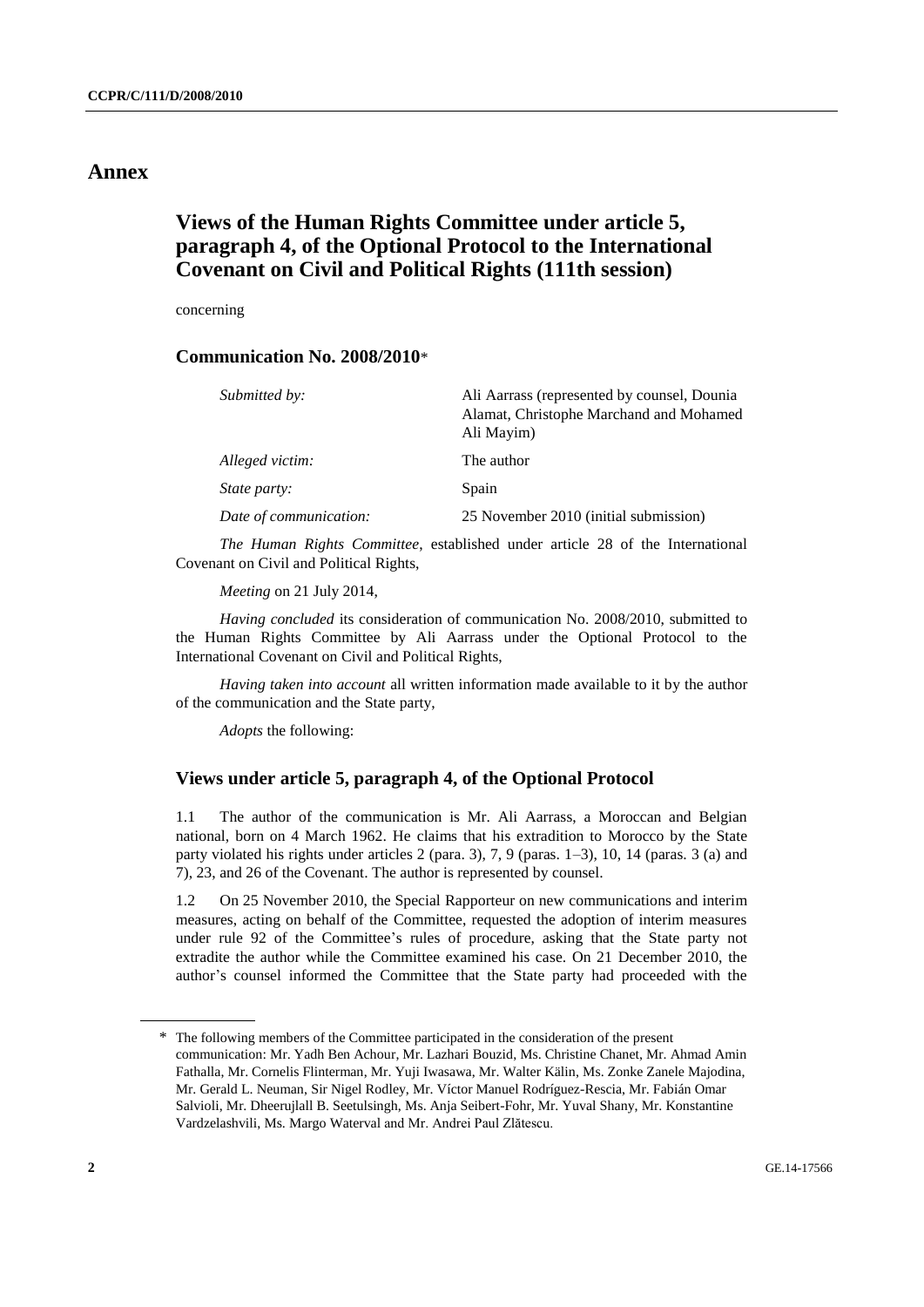author's extradition to Morocco on 14 December 2010, and that neither the defence counsel nor the author's family had received prior notification of this measure.

#### **The facts as submitted by the author**

2.1 The author was born in Melilla, Spain. As a teenager, he moved to Belgium to live with his mother. In 2005, he returned to live in Melilla to be near his father. In 2006, the National High Court launched an investigation into the author for the offence of joining a terrorist organization, for alleged membership in the Jihadist movement Harakat Al Moudjahidine Fi Al Maghrib ("Mujahideen Movement of Morocco") and for alleged involvement in the terrorist attacks on Casablanca, Morocco, on 1 May 2003. On 6 November 2006, the National High Court ordered his placement in pretrial detention and, on 7 November 2006, he was released on  $\epsilon$ 24,000 bail and banned from leaving the country. Following various investigations over the ensuing months, the case was closed on 16 March 2009 for lack of evidence of an offence. Meanwhile, on 13 March 2008, the Appeals Court of Rabat, as part of a criminal trial known as the "*Belliraj* case", issued an international arrest warrant for the author for planning and committing terrorist acts in Morocco, among other offences. According to the Moroccan authorities, a terrorist network made up of members of the "Mujahideen Movement of Morocco" recruited the author in 1982. The author was suspected of maintaining ties in Algeria with individuals connected to the "Salafist Group for Preaching and Combat" and to Al-Qaida cells in the Maghreb, for the purpose of organizing paramilitary training camps in Algeria.

2.2 On 1 April 2008, pursuant to the international arrest warrant issued by the Moroccan courts, the author was detained in Melilla and brought before Investigating Court No. 5 in Melilla (the duty court). On 2 April 2008, the Court ordered his placement in provisional detention on the grounds that there was reasonable evidence that an offence had been committed and that he posed a flight risk. On 14 April 2008, the Court dismissed the author's appeal against provisional detention.

2.3 On 22 April 2008, Morocco requested that the Ministry of Justice of the State party extradite the author for the offences of setting up a criminal association, setting up an association for the organization and commission of terrorist acts as part of a conspiracy to severely undermine public order and assist anyone committing a terrorist act, pursuant to the Moroccan Criminal Code and Act No. 03/03 on combating terrorism.

2.4 On 30 April 2008, Investigation Court No. 1 of the National High Court (Court No. 1) authorized the author's provisional detention, without bail, pursuant to the international arrest warrant. The author appealed this decision. On 6 June 2008, Court No. 1 rejected the appeal and upheld his detention.

2.5 On 21 November 2008, the Second Section of the Criminal Chamber of the National High Court authorized the author's extradition to Morocco, provided that Morocco gave explicit assurance that he would not necessarily be sentenced to life imprisonment. The National High Court stated that the author could not be treated equally as a national of the State party — in other words, be spared extradition — on the basis that he was a Belgian national; that it was not for the Court to examine the evidence, only the formal criteria for authorizing or denying extradition; that the author had failed to demonstrate that the acts under investigation by Court No. 5 were the same as those for which extradition had been requested; that the allegations regarding Moroccan prison conditions had not been substantiated and were generic and based on media reports; and that, in accordance with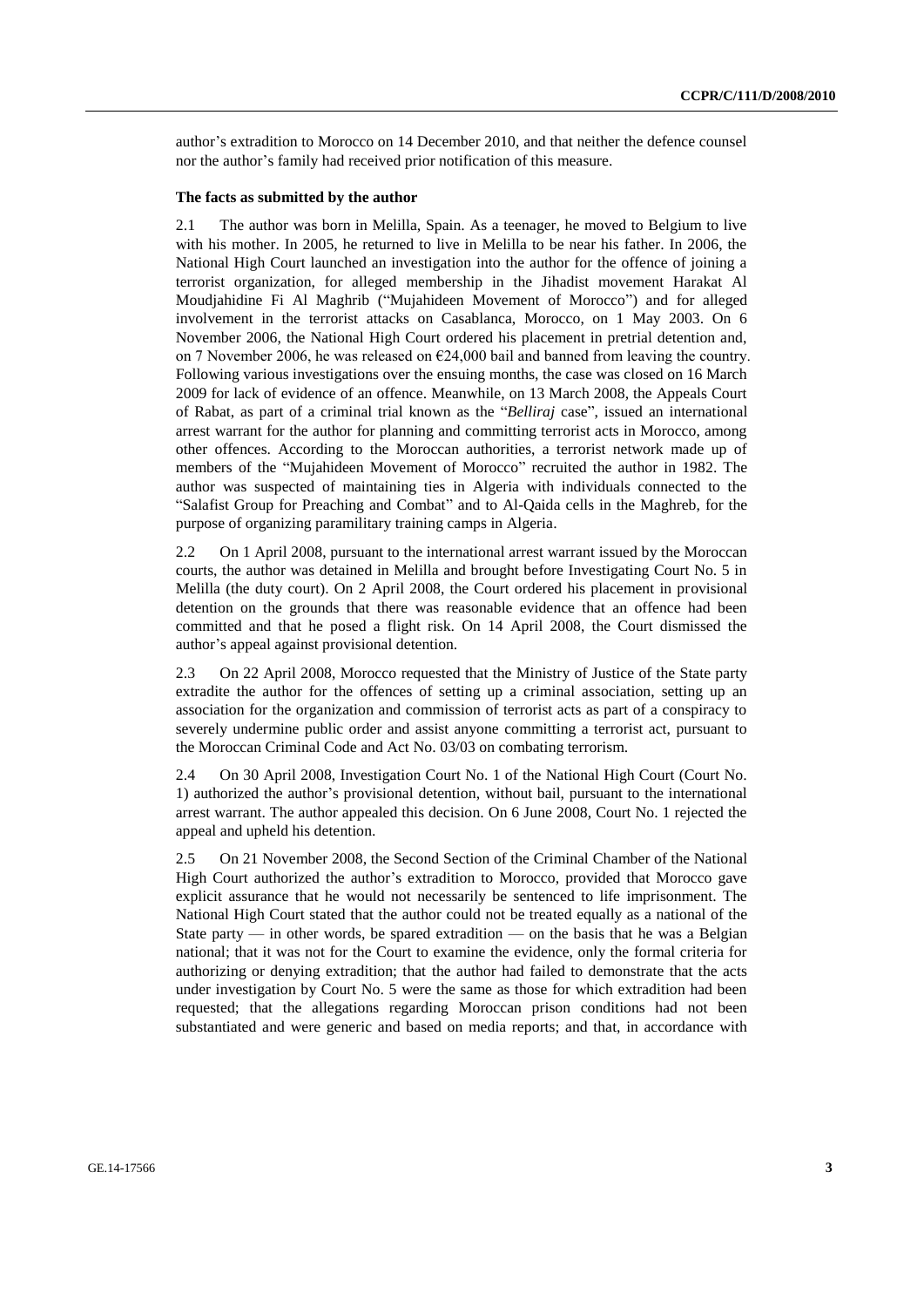article 11 of the extradition treaty, the Moroccan courts could not sentence the author to  $death.<sup>1</sup>$ 

2.6 On 3 December 2008, the author filed an application for reconsideration of the decision of 21 November 2008.

2.7 On 23 January 2009, the Plenary of the Criminal Chamber of the National High Court upheld the decision of 21 November 2008 and, consequently, the authorization of the author's extradition, provided that it was carried out in compliance with article 11 of the extradition treaty. The National High Court considered, among other things, that the author's right to a defence had not been infringed by the rejection of his application for further enquiries given that the evidence revolved around facts that were common knowledge or irrelevant to the case. The Court had also studied an Amnesty International report on the human rights situation in Morocco, which mentioned, among other issues, the use of torture to obtain confessions and ill-treatment at the hands of prison staff and the security forces. However, the Court found that there was no proof that these violations were systematic or widespread or any evidence, even circumstantial, that the author ran a specific and real risk of inhuman or degrading treatment if he were extradited.

2.8 On 9 February 2009, the National High Court upheld the decision of 21 November 2008 and requested that the Ministry of Justice obtain from the Moroccan authorities the guarantees required in the decision of 23 January 2009.

2.9 On 23 March 2009, the author launched a remedy of *amparo* against the National High Court decision of 23 January 2009. He claimed that his rights to effective legal protection, to the use of relevant evidence for his defence, to the presumption of innocence, to equal treatment, to life and to physical and moral integrity had been violated, along with his right not to be subjected to torture and inhuman or degrading punishment and treatment.

2.10 By a note verbale of 14 April 2009, the Ministry of Justice of Morocco assured the State party that its judicial authorities were committed to observing the provisions of the extradition treaty. It recalled, however, that the treaty did not allow the requested State to make extradition subject to any conditions other than the exception provided for in the last paragraph of article 2, which did not apply in the case at hand.

2.11 On 14 August 2009, the National High Court stated that, in order to meet the condition set for the author's extradition, namely the receipt of guarantees, a declaration was required from the Moroccan authorities to the effect that they would observe article 11 of the extradition treaty. If no such declaration was received within 30 days, it would be assumed that the Moroccan authorities had not agreed to provide such guarantees, which would constitute valid grounds for refusing the author's extradition. By a note verbale dated 18 September 2009, Morocco reiterated the position of its judicial authorities as expressed in its previous note verbale.

2.12 On 30 September 2009, the author filed an appeal before the National High Court against the renewal of a request for guarantees, since Morocco had already refused to provide them.

2.13 On 9 October 2009, the National High Court decided to reply to Morocco, expressing its acceptance of the undertaking by the Moroccan judicial authorities to apply article 11 of the extradition treaty. However, it also made extradition contingent on an explicit undertaking, to be confirmed by the Moroccan authorities within 30 days, that if the author were sentenced to life imprisonment he would not necessarily be in prison for life.

<sup>1</sup> Article 11: "If the acts for which extradition is requested incur the death penalty under the legislation of the requesting State, that penalty shall be replaced with the penalty set out for the same acts in the legislation of the requested State."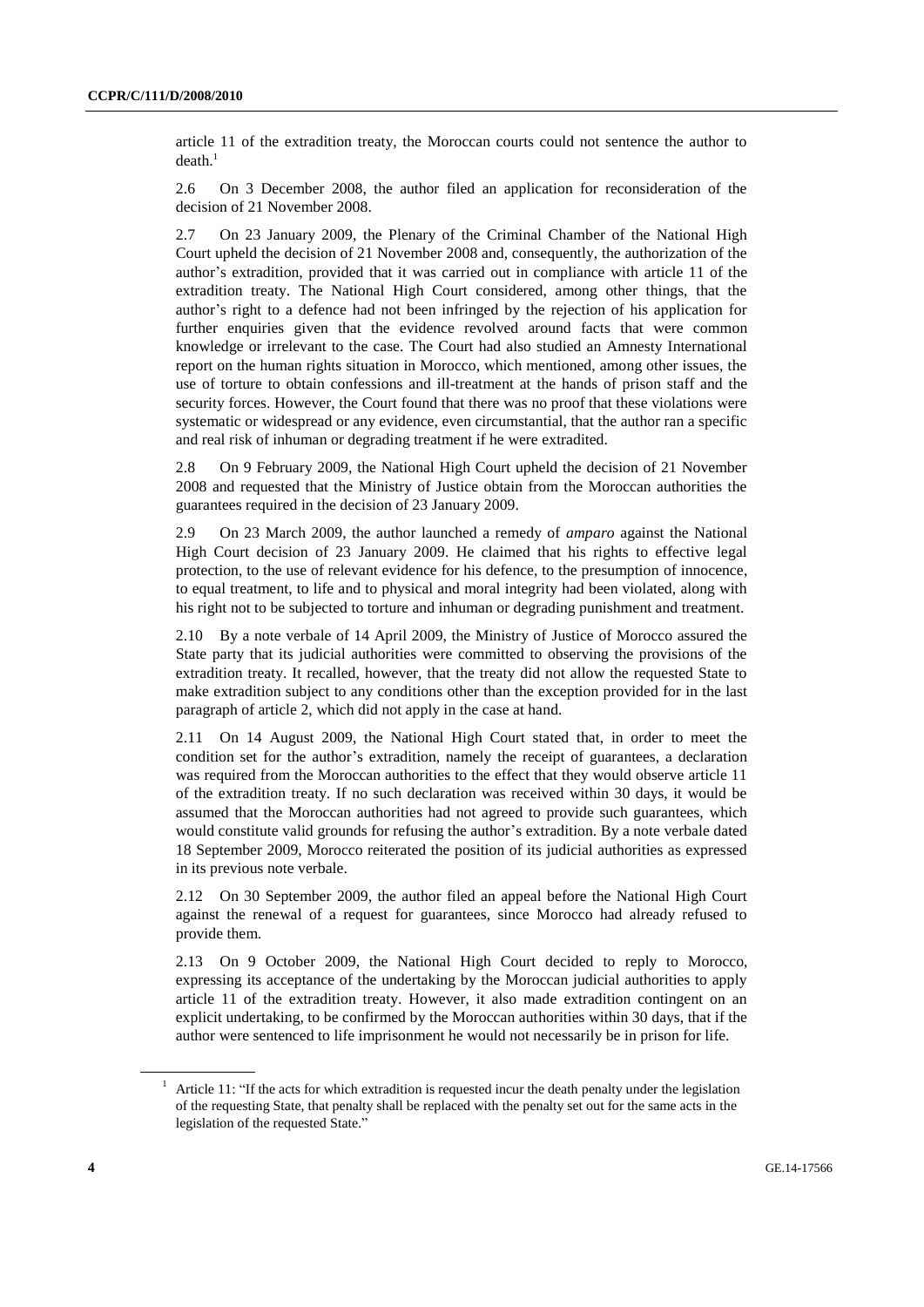2.14 The author filed an application for reconsideration of this decision and requested that extradition to Morocco be denied on the grounds that the guarantees requested by the National High Court on 23 January 2009 had not been given. He claimed that the National High Court's interpretation of Morocco's notes verbales was arbitrary and unfounded and that the notes could only be interpreted to mean that Morocco intended to implement the extradition treaty to the letter. Moreover, the request for further guarantees made by the National High Court on 9 October 2009 violated the principle of legality and legal certainty since it established a new condition that had not been included in the National High Court decision of 23 January 2009 and as such was an illegal and arbitrary revision of that decision.

2.15 By a note verbale dated 16 November 2009, the Moroccan authorities informed the State party that they undertook to observe the provisions of the extradition agreement, which "did not authorize any party to set conditions, except as provided in the last paragraph of article 2, which did not apply to the case at hand". They added that "the law provides that the Criminal Court may apply mitigating circumstances in accordance with article 147 of the Criminal Code", which states that "if the penalty prescribed by law is death, the criminal court shall impose life imprisonment or imprisonment for 20 to 30 years. If the penalty prescribed is life imprisonment, the court shall impose a prison term of 10 to 30 years". In addition, the convicted person could apply for a royal pardon.

2.16 On 24 November 2009, the National High Court dismissed the author's application for reconsideration of the decision of 9 October 2009. It stated that article 11 of the extradition agreement did not set forth any guarantees or conditions but had to do with commuting the death penalty, and that the actual condition for extradition was the one given in the National High Court order of 21 November 2008 and upheld by the Plenary on 23 January 2009.

2.17 On 25 November 2009, the National High Court ruled that, "in light of the explicit commitment [by the Moroccan authorities] to apply the mitigating circumstances provided for in Moroccan law (commuting capital punishment and life imprisonment to other penalties), this Court considers [the guarantees provided by Morocco in its note verbale of 16 November 2009] as adequate".

2.18 On 8 February 2010, the Constitutional Court found the author's application for *amparo* inadmissible on the grounds that the author had failed to demonstrate that the case had particular constitutional significance.

2.19 On 16 and 17 March 2010, the author submitted an application and a request for interim measures to the European Court of Human Rights, requesting that the State party stay the extradition process. In his application, he alleged violations of articles 6 (right to a fair trial), 2 (right to life), 3 (in respect of the prohibition of inhuman and degrading treatment), 5 (right to liberty and security) and 14 (prohibition of discrimination) of the European Convention on Human Rights and of article 4 (right not to be tried or punished twice) of Protocol No. 7 to that Convention. In particular, he claimed that, according to a report by the Spanish Ministry of Foreign Affairs on the situation of Spanish citizens held in Moroccan prisons, detainees lived in very bad conditions, with overcrowding, poor food, lack of medical attention and very poor hygiene. In addition, acts of violence and corruption were commonplace. There were thus sufficient grounds to conclude that the author would be subject to inhuman and degrading treatment in Moroccan prisons. The author also stated that, according to an Amnesty International report from 2008, hundreds of prisoners convicted after the attacks in Casablanca continued to request that their trials be reviewed and that many had been incriminated by means of statements that were never investigated to ascertain whether they had been obtained under torture. Those who were serving their sentences in Salé prison had gone on a hunger strike in protest at their conditions and at ill-treatment by the prison guards and security forces. Accordingly,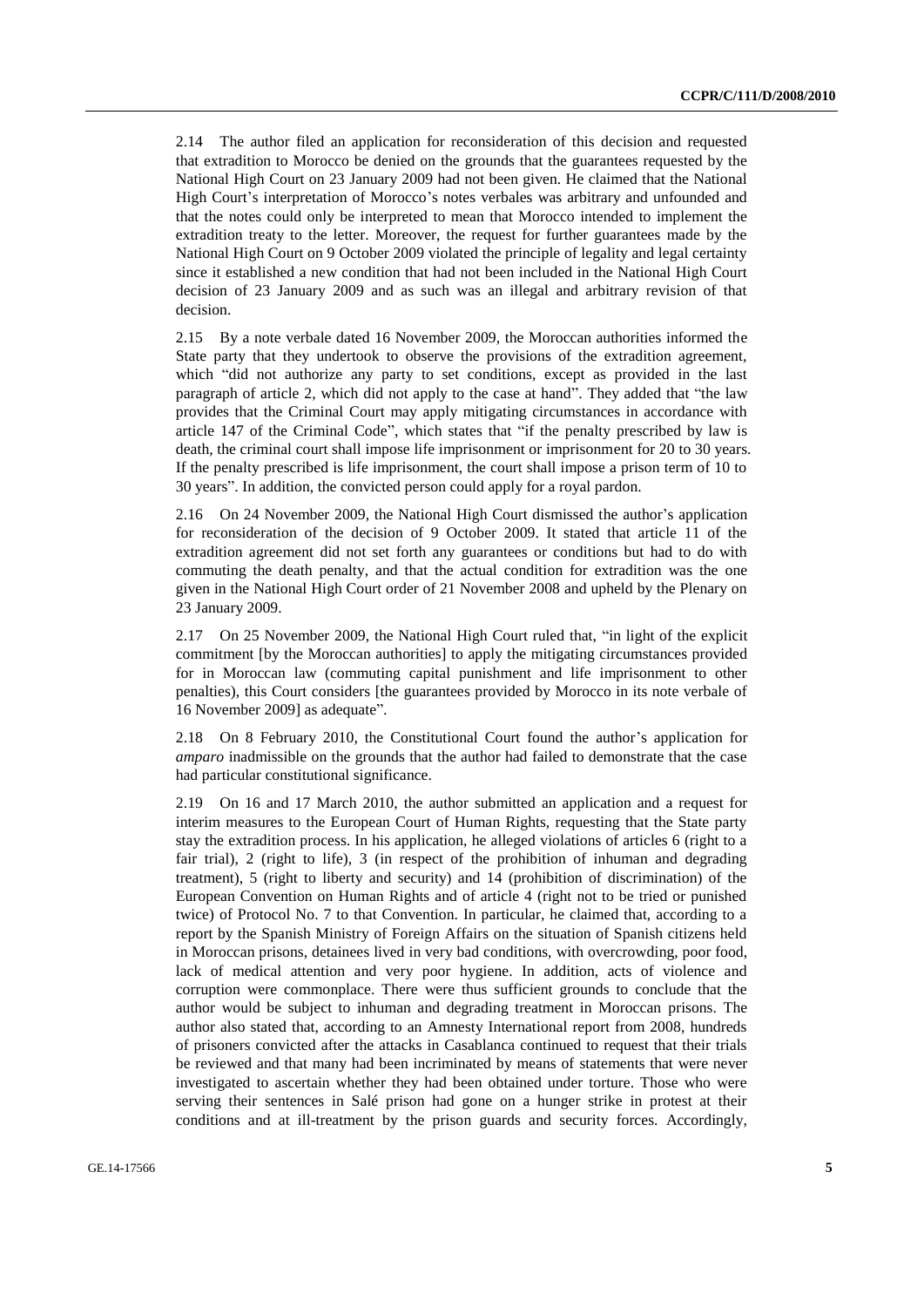detention in Moroccan prisons would have adverse consequences that would last the rest of his life or, worse still, cost him his life. The author also claimed that he would not receive a fair trial in Morocco; that extradition would violate his right not to be tried twice, given that the facts used as grounds for extradition had been investigated by Court No. 5; that his right to liberty had been violated given that his provisional detention had been arbitrarily extended by the State party; that he had received discriminatory treatment in comparison with nationals of the State party, since the courts had refused to recognize his European Union citizenship as a Belgian national, which would have allowed the State party to deny extradition under article 3 of the extradition treaty; and that, during the extradition proceedings, Morocco had offered no guarantee that he would not be condemned to death or to life imprisonment; therefore, his extradition to Morocco put his life and physical and psychological integrity at real and present risk.

2.20 On 29 March 2010, the European Court of Human Rights rejected the author's application for interim measures. On 11 May 2010, the Court, in single judge formation, found the author's suit against the State party inadmissible "for failing to meet the requirements of the Convention", on the grounds that it did not disclose "any violation of the rights and freedoms guaranteed by the Convention or its Protocols".

2.21 On 19 November 2010, the Council of Ministers of the State party authorized the author's extradition to Morocco.

2.22 On 22 November 2010, the author once again filed a request for interim measures before the European Court of Human Rights with a view to staying his extradition to Morocco. The same day, the author filed an application for reconsideration with the National High Court, requesting a stay of extradition on the grounds that he would be at real and present risk of torture if his extradition went ahead.

2.23 On 23 November 2010, the European Court of Human Rights dismissed the author's request, stating that the circumstances did not warrant a ruling different from that of 16 March 2010. The Court invited the author to inform it, by 7 December 2010, whether he intended to file another petition against the State party, emphasizing that it would not consider a new petition that was essentially the same as that dismissed on 11 March 2010.

2.24 On 24 November 2010, the National High Court informed INTERPOL that it had ordered the author's immediate handover to the Moroccan authorities.

2.25 The author points out that the State party's legislation (Act No. 29/1998 on administrative jurisdiction), provides for the possibility of appealing the Council of Ministers decision to authorize extradition. However, he claims that it is an ineffective remedy because the administrative courts consistently dismiss such appeals on the grounds that authorizing an extradition request is an act of Government. Moreover, this remedy would not have made it possible to stay the contested measure or decision. Although Act No. 29/1998 provides for the petitioner to request protective measures, in practice this was not an option because, on the one hand, he would not have been able to invoke the formal extradition order, which had not yet been communicated to his attorneys, and, on the other hand, the request would not have been dealt with expeditiously.

2.26 Regarding the admissibility criterion set out in article 5, subparagraph 2 (a), of the Optional Protocol, the author claims that his application to the European Court of Human Rights was found inadmissible on procedural grounds, and that the Court had not considered the merits within the meaning of the Optional Protocol, which means the Committee is competent to consider this communication.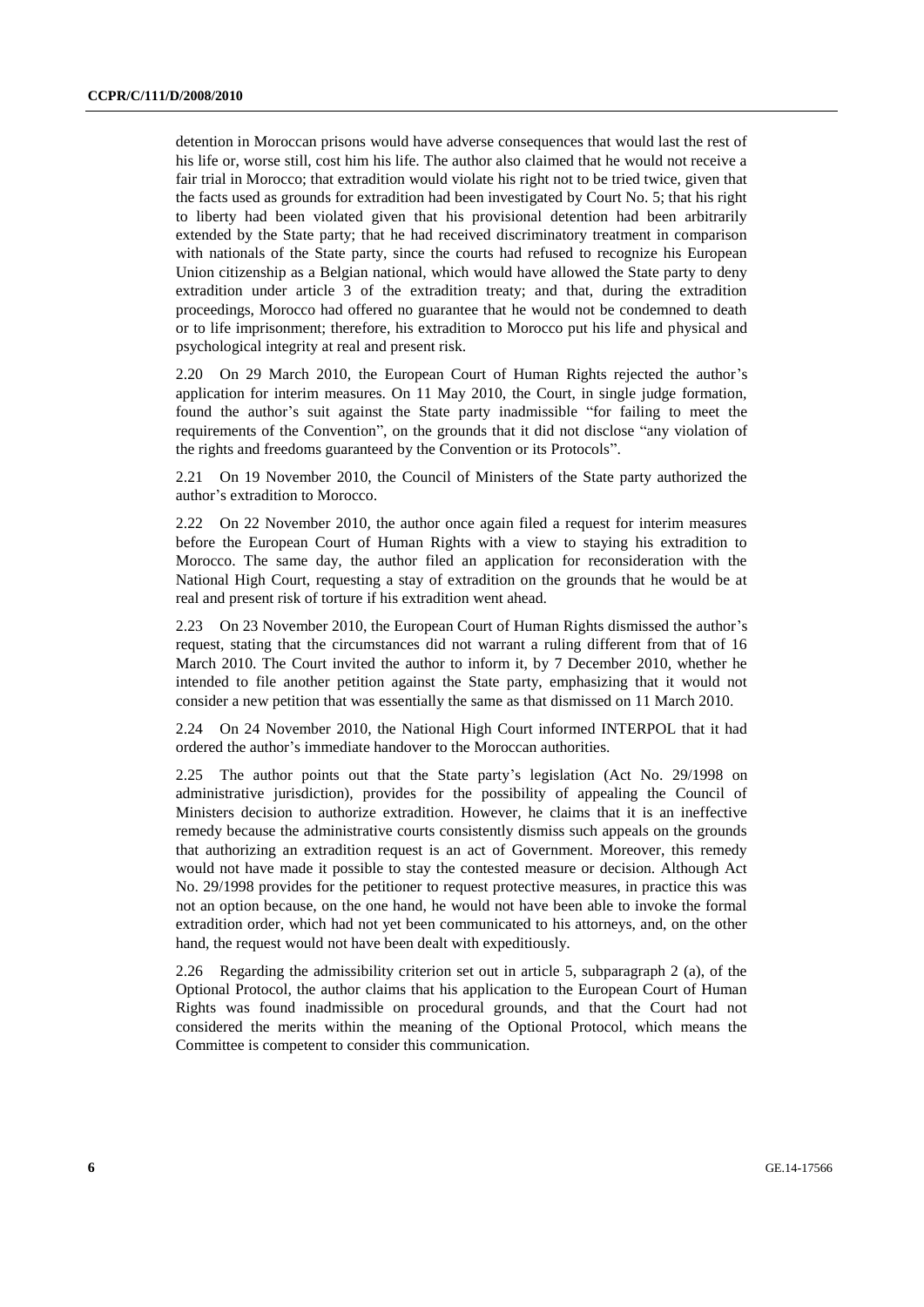#### **The complaint**

3.1 The author claims to be the victim of violations by the State party of articles 7 and 14 of the Covenant.<sup>2</sup>

3.2 The author claims that his extradition to Morocco by the State party violates article 7 of the Covenant because, since 2003, the Moroccan authorities have systematically used torture in the so-called war on terrorism. These serious violations have been mentioned in human rights reports by States and recognized NGOs. Furthermore, the Human Rights Committee itself has stated that some aspects of Moroccan antiterrorism legislation conflict with the Covenant.<sup>3</sup> In the author's case, his extradition was requested as part of the *Belliraj* case in which the individuals involved were suspected of terrorism. Many of them were arrested arbitrarily, held in secret places of detention, suffered ill-treatment and physical and psychological torture and sentenced to harsh penalties on the basis of statements obtained under torture. The acts of torture they suffered include electrocution, having their head held under water, sexual abuse and solitary confinement. Although the Moroccan authorities have been extremely reluctant to seriously investigate these practices, such practices cannot be considered isolated incidents and have often been used against political opponents. Therefore, it was reasonable to assume that, in Morocco, he would be tortured and sentenced to a prison term amounting to inhuman, cruel or degrading punishment.<sup>4</sup>

3.3 Regarding article 14 of the Covenant, the author claims that States parties must ensure that no one is extradited to States where there is a clear risk that they will not be given due process. He repeats that the persons convicted in the *Belliraj* case were not given due process. Many were convicted on the basis of statements and testimonies obtained under torture or unlawfully-obtained evidence. Moreover, they were unable to defend themselves fully and effectively. The author asserts that it is reasonable to assume that, if he were extradited, he would not be given due process and would be convicted on the basis of statements obtained under torture. The authorities of the State party conducted two criminal investigations into him, which were later closed because there was no evidence that he was a member of any terrorist groups.

#### **State party's observations on admissibility and the merits**

4.1 On 7 December 2010, the State party submitted its observations on the admissibility and the merits of the communication. It argues that the communication should be found

 $2 \text{ On } 14$  February 2011, along with his comments about the State party's observations on admissibility and the merits, the author submitted further allegations of violations of articles 2 (para. 3), 9 (paras. 1, 2 and 3), 10, 14 (paras. 3 (a) and 7), 23, and 26 of the Covenant.

<sup>3</sup> See the Committee's concluding observations on the fifth periodic report of Morocco (CCPR/CO/82/MAR), para. 15.

<sup>&</sup>lt;sup>4</sup> The author refers to, inter alia, the report of the Working Group on Enforced or Involuntary Disappearances on its visit to Morocco from 22 to 25 June 2009 (A/HRC/13/31/Add.1), paras. 20 to 24, and the following human rights reports:

<sup>(</sup>a) Human Rights Watch: reports on Morocco and Western Sahara, 2008 and 2010; "Morocco: End Abuses in Counterterrorism Arrests", 25 October 2010; "Morocco: 'Stop Looking for Your Son' – Illegal Detentions under the Counterterrorism Law", 25 October 2010;

<sup>(</sup>b) Amnesty International: "Morocco/Western Sahara: Torture in the 'anti-terrorism' campaign – the case of Témara detention centre", 2004; Amnesty International, Annual Report on Morocco/Western Sahara 2008, summary; "Morocco: Continuing abuses against individuals suspected of terrorism-related activities in Morocco", 16 June 2010; urgent action appeals for the author dated 21 April 2009 and 23 November 2010; and

Arab Commission for Human Rights: "Rapport d'observation du procès des 'Six détenus politiques' au Maroc (Affaire Belliraj)", 10 December 2009.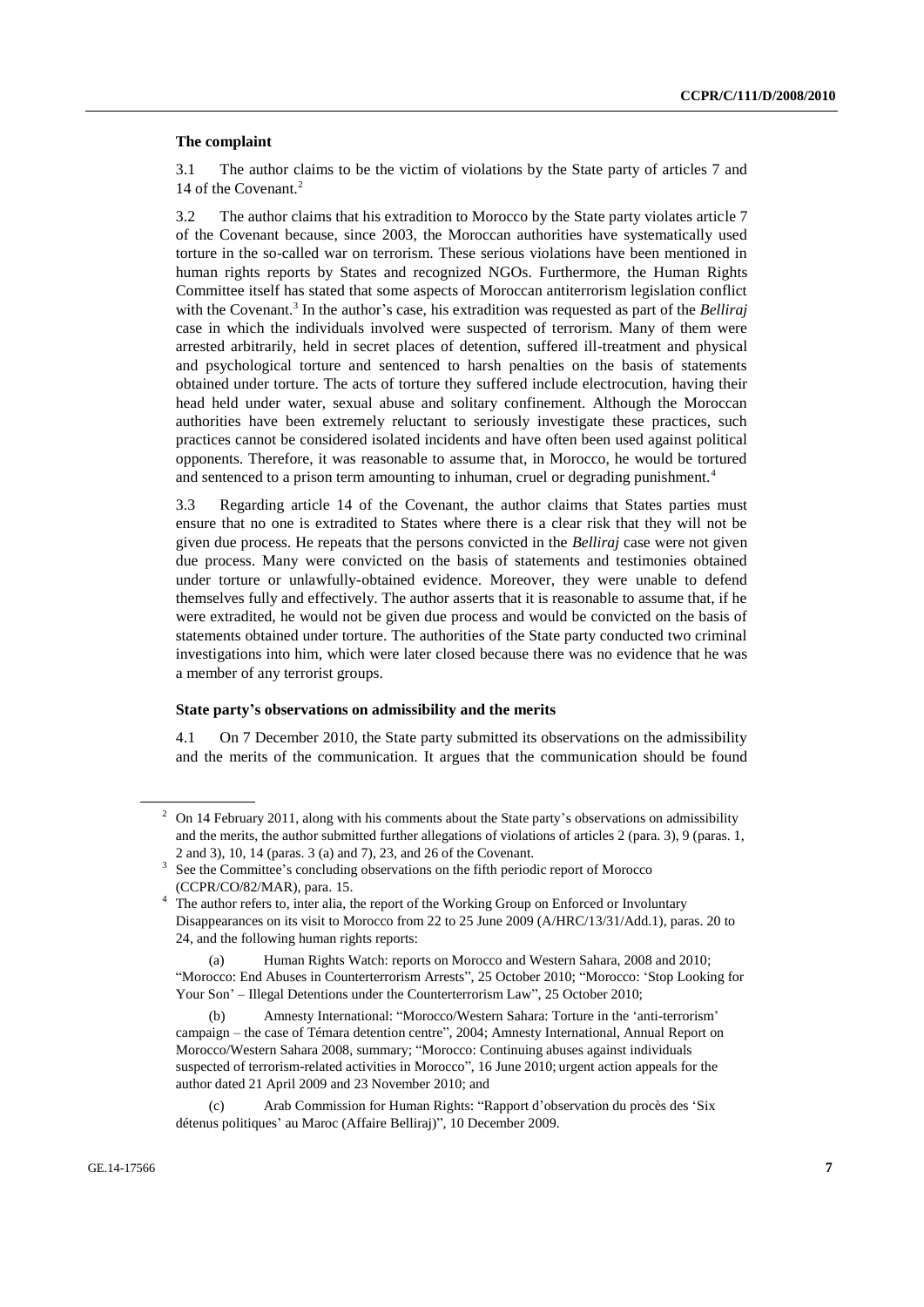inadmissible under article 5, paragraph 2 (a) and (b), of the Optional Protocol. It also requested that the Committee lift the interim measures of 25 November 2010.

4.2 The author lodged a complaint with the European Court of Human Rights, which was initially found inadmissible. On 22 November 2010, the author complained again, and the Court granted him until 7 December 2010 to explain whether this was a new complaint or a repeat of his earlier petition. Thus, at the time the communication was submitted to the Committee, the matter was still before the Court.

4.3 The State party claims that the author has not exhausted all domestic remedies given that the Council of Ministers decision of 19 November 2010 authorizing the author's handover was appealable before the Supreme Court and later, if necessary, before the Constitutional Court in the form of an application for *amparo*. There is no record that the author sought these remedies, whereby he could have alleged a violation of his fundamental right to physical integrity, recognized in article 15 of the Constitution. The Supreme Court ruled on 13 October 2010 that it is competent to consider whether the Government has exceeded its authority or failed to meet its obligations when the Council of Ministers authorizes extradition.

4.4 In the alternative, the State party argues that, should the Committee deem the communication admissible, it should then reject the author's claims on the merits. Regarding article 7 of the Covenant, the State party points out that a persistent pattern of gross, flagrant and mass violations of human rights in a country is not in itself sufficient grounds to assert that a specific person runs the risk of being tortured upon return to the country; other elements must be put forward to demonstrate that the individual would personally be in danger. In the extradition proceedings, the author's claims referred to prison conditions in Morocco and the possibility of being sentenced to life imprisonment. The National High Court considered these claims in its decisions of 21 November 2008 and 23 January 2009 and took note of the information submitted to it, including an Amnesty International report on the situation of human rights in Morocco which documented the use of torture to extract confessions and ill-treatment by prison officials and security forces. However, the National High Court found that there was no proof that the reported violations were systematic or widespread. Furthermore, there was no evidence, even circumstantial, of the author running a specific and real risk of suffering inhuman or degrading treatment in Morocco. In addition, the National High Court had ascertained that if a life sentence were imposed, it would not inevitably be for life and that if the death penalty was incurred, it would be commuted to whichever penalty was set out for the same acts in the legislation of the State party. The guarantee requested from Morocco is not merely a "diplomatic guarantee"; rather, it is explicitly provided for in the bilateral extradition treaty.

4.5 The State party claims that the burden of proof rests with the author regarding the real and personal fear of suffering treatment prohibited under the Covenant if he is extradited. The documentation provided by the author does not substantiate the existence of a real and personal risk of suffering torture or other inhuman or degrading treatment if he is extradited to Morocco.

#### **Author's comments on the State party's observations on admissibility and the merits**

5.1 On 14 February 2011, the author responded to the State party's observations on admissibility and the merits.

5.2 The author claims that the State party violated its obligations under the Optional Protocol, defeating both its object and purpose, by extraditing him on 14 December 2010 despite the Committee's request for a stay of extradition while it examined his communication. The State party acted in bad faith when, on the one hand, it asked the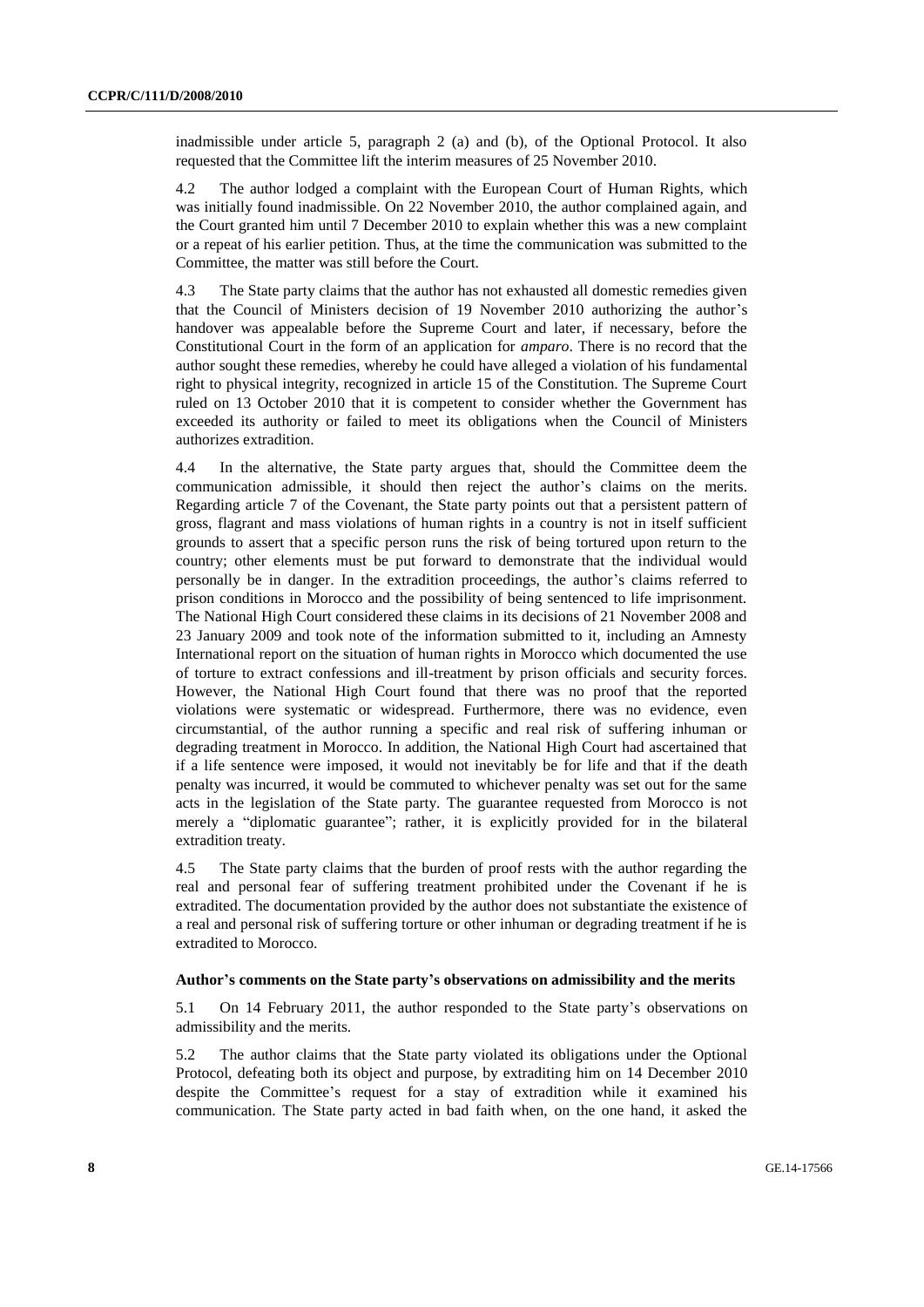Committee, on 7 December 2010, to evaluate the appropriateness of extending the interim measures while, on the other, it went ahead with extradition without waiting for the Committee's decision.

5.3 The author points out that he was detained by the Moroccan police without being brought before a judge for the maximum period provided for in Moroccan law, in clear violation of his rights under the Covenant. During this period, the author was tortured and forced to sign statements written in Arabic, which he does not speak. He was prevented from sleeping for several days and was continuously questioned. He was injected with chemicals, given electric shocks to the genitals, raped and severely beaten. As a result, he lost his hearing and the feeling in his hands and feet, his lower limbs changed colour and he suffered from post-traumatic stress as well as memory and sleep problems. The detention conditions were very harsh and, in aggregate, amounted to torture. He was placed in isolation without contact with the outside world or access to television, radio, newspapers, or a telephone. He was not allowed access to reading or writing materials. He only had access to the courtyard, alone, for half an hour per day. The prison security personnel were not allowed to speak to him. At night, he was awakened for roll call, which made it hard to sleep. When he experienced health problems, inadequate medication was given, without the advice of a doctor, and he did not receive medical treatment for his epilepsy. He claims that there are irregularities in the criminal proceedings against him in Morocco and that the Moroccan authorities have no evidence against him.

5.4 Regarding the exhaustion of domestic remedies, the author repeats the claims made in his initial communication and argues that, in light of the urgency of the situation, it is unreasonable to expect him to appeal before the Supreme Court and then the Constitutional Court – particularly as neither remedy has suspensory effect and that those courts were highly unlikely to admit his appeal. An appeal before the Supreme Court would have been declared inadmissible under article 6 of Act No. 4/1985, on passive extradition, and article 69 (c) of Act No. 29/1998 on administrative jurisdiction, and the author's application for *amparo* was rejected by the Constitutional Court on 29 September 2009. The Supreme Court case law cited by the State party is an isolated decision which shows that the Court has the authority only to examine technical and procedural issues, such as violations of judicial guarantees established by the Constitution. Otherwise, Supreme Court case law clearly demonstrates that Council of Ministers decisions on extradition are generally not appealable.

5.5 Regarding article 5, paragraph 2 (a), of the Optional Protocol, the author claims that the State party's observations are inaccurate: his application to the European Court of Human Rights on 22 November 2010 was only a request for interim measures and was rejected on 23 November 2010, with a request for him to notify the Court by 7 December 2010 whether he wished to file another application. When he submitted his communication to the Committee, there was no action before the Court. He further states that the issues he submitted to the Court in March and November 2010 were not examined within the meaning of article 5, paragraph 2 (a), of the Optional Protocol. He was never given the opportunity to plead his case before the Court and he was not informed, even briefly, of the reasons why his application was found inadmissible. He only received three form letters, and they gave no information regarding the grounds for dismissal or for the rejection of interim measures.

5.6 Regarding article 7 of the Covenant, the author repeats the allegations made in his initial communication and claims that he has provided specific evidence that torture is used systematically in Morocco in the fight against terrorism, as reported by various international institutions and human rights NGOs. As such, the criminal trial on which the extradition request was based placed him in a particularly vulnerable category of individuals — those suspected of belonging to a terrorist group — therefore, it was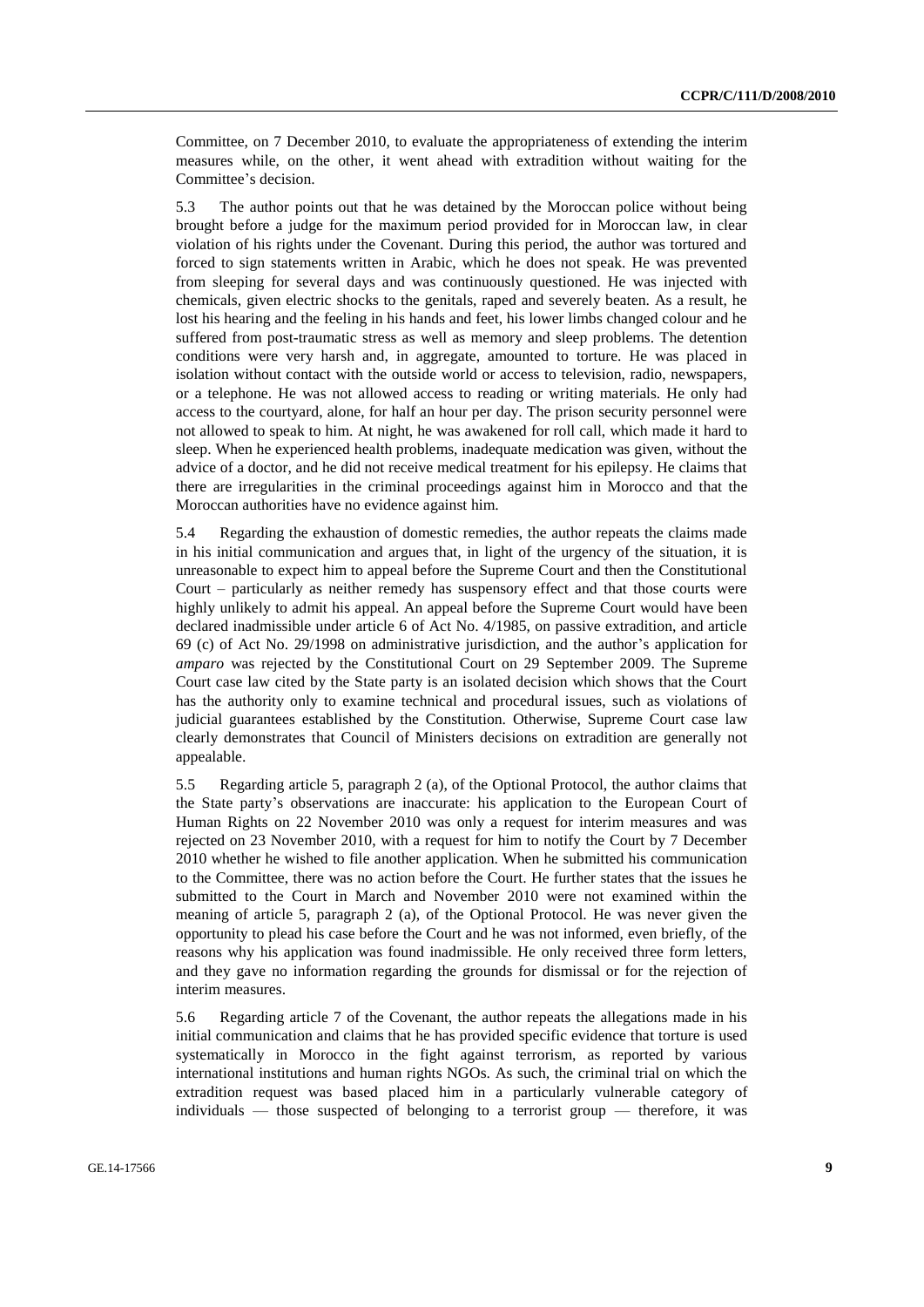foreseeable that he faced a personal and real risk of being tortured. Although the facts he adduced were well-known and verifiable in public documents, the National High Court arbitrarily dismissed them in its decisions of 21 November 2008 and 23 January 2009.

5.7 Regarding article 14 of the Covenant, the author asserts that he submitted sufficient information to demonstrate that there was a foreseeable risk that, following extradition to Morocco, he would be criminally prosecuted without judicial guarantees and sentenced to a harsh penalty, on the basis of statements obtained under torture.

5.8 His extradition gave rise to other violations which he asks the Committee to examine.

5.9 The State party violated article 2, paragraph 3, of the Covenant by not providing an effective remedy enabling him to prevent a violation of his right to physical integrity, or more particularly to challenge the Council of Ministers decision authorizing his extradition. The courts of the State party merely conducted a cursory and formal examination of his allegations and did not take into account the Committee's request for interim measures. Moreover, facing imminent extradition, he was unable to lodge an appeal because on 25 November 2010 he was transferred to Madrid III Prison, and was not permitted to contact his attorneys to inform them that his extradition was going ahead.

5.10 His rights under articles 9 (para. 2) and 14 (paras. 3 (a) and 7) of the Covenant were also violated given that he was not informed promptly of the charges against him. The facts cited in the international arrest warrant issued by the Moroccan courts were extremely general and did not constitute offences. In addition, his extradition violated his right not to be prosecuted twice, since the facts on which the extradition was based had already been investigated by Courts Nos. 1 and 5, which eventually ordered the suspension of the case for lack of sufficient evidence. The National High Court dismissed this claim, simply stating that these proceedings and those in Morocco bore no relation to each other.

5.11 The State party violated articles 9 (paras. 1 and 3), 10 and 23 of the Covenant insofar as the provisional detention ordered by its courts while they considered the extradition request was arbitrary and contrary to the subsidiary nature of this type of detention. During the 2006 criminal investigation by Court No. 5, he was held in pretrial detention then released on condition that he paid bail and reported regularly to the authorities, which he did for two years. On that basis, holding him while the extradition request was examined, especially for 32 months, was unjustified. Furthermore, the particularly strict detention regime — isolation with limited communication opportunities — breached article 10 of the Covenant given that neither his behaviour nor the context suggested that the author might represent a danger to himself or others. The State party cannot have been unaware that police custody in Morocco under antiterrorism legislation, and prison conditions in general, violated these articles of the Covenant. As a result of the provisional detention and subsequent extradition, he was arbitrarily deprived of his right to family life, as defined in article 23 of the Covenant.

5.12 Regarding article 26 of the Covenant, the author alleges that he was discriminated against on grounds of nationality and was treated differently from citizens of the State party, despite the fact that he should have received the same treatment as a Spanish national by virtue of his European Union citizenship as a Belgian national, in other words, spared extradition. In fact, the Council of Ministers rejected a request to extradite to Morocco Mr. M.E.B., a Moroccan and Spanish citizen, who was in a similar situation to the author's in connection with the *Belliraj* case — yet failed to explain why the two were given opposite treatment.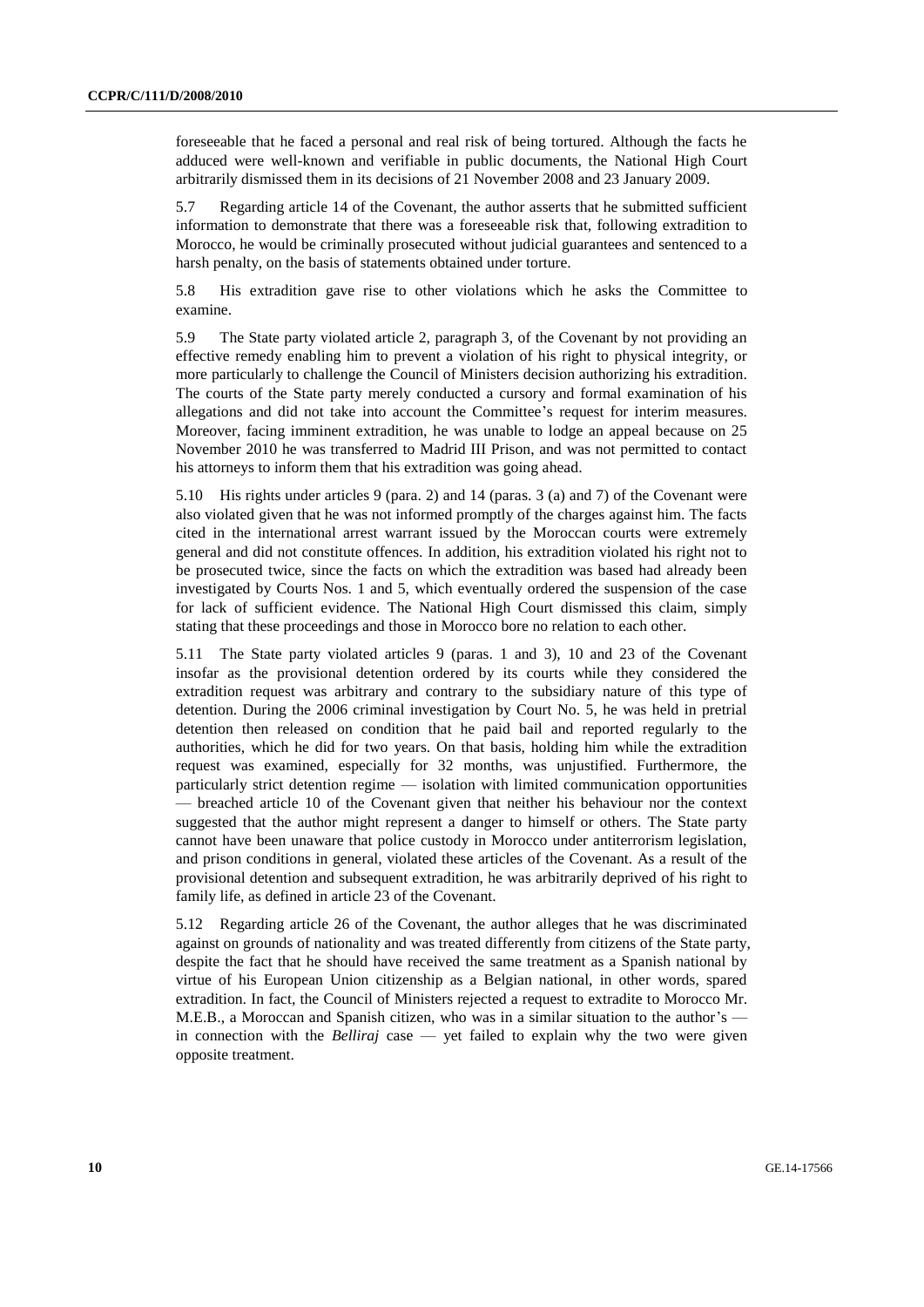#### **Additional State party observations**

6.1 On 14 June 2011, the State party submitted additional observations to the Committee and repeated that the communication was inadmissible under article 5, paragraph 2 (b), of the Optional Protocol because the author could have appealed the Council of Ministers decision authorizing his extradition before the Supreme Court.

6.2 Regarding the Committee's request for interim measures of 25 November 2010, the State party states that the competent authorities duly considered the request in light of the circumstances of the case and eventually decided to proceed with the author's extradition, having taken into account, among other factors, that statutory limits on detention had been exceeded while he awaited extradition.

6.3 Regarding the place of detention, the State party states that the author was held for most of the time at Algeciras Prison. However, he was transferred to Madrid III Prison whenever the judicial authorities required his presence at a judicial proceeding. Once his extradition was authorized, the author was transferred to Madrid on 4 December 2010 to await the execution of the extradition order.

6.4 In response to the author's claims regarding detention conditions in Morocco, the State party asserts that there is no evidence that the events the author alleges actually took place.

#### **Additional information provided by the author**

7.1 On 9 May, 11 October and 18 November 2011 and 20 January, 7 February, 28 June, 9 October and 7 December 2012, the author submitted additional information to the Committee and repeated his arguments regarding the admissibility and merits of the communication.

7.2 The author argues that the purpose of the Committee's interim measures is to avoid irreparable harm to the victim of the alleged violation, therefore, the State party cannot justify the failure to apply these measures by the fact that provisional detention limits had been exceeded during the extradition proceedings. Furthermore, the State party's argument is an implied admission that his right to freedom and safety were violated.

7.3 The author informs the Committee that on 5 October 2011 he filed a complaint against Morocco with the Committee against Torture, for violations of the Convention against Torture and Other Cruel, Inhuman or Degrading Treatment or Punishment<sup>5</sup> and repeats, with a detailed description, that he was subjected to torture and inhuman and degrading treatment at the hands of the Moroccan authorities. Notwithstanding his complaints to the Moroccan authorities, no effective and impartial investigation was ordered.

7.4 The State party did not reply to a number of his claims or submit observations on the new claims made to the Committee on 14 February 2011. The author requests that the Committee examine all his claims and that the State party be required to give full reparation for all its violations of the Covenant, including by: (a) taking effective measures as needed to ensure that the author is not tortured in Morocco and that a thorough and impartial investigation of his torture allegations is conducted in Morocco; (b) awarding the author adequate compensation for the harm suffered in Morocco, the detention period in Morocco and the arbitrary detention in the State party, the non-material damage resulting from the failure to fulfil the Committee's request for interim measures and the violation of his right

<sup>5</sup> According to the copy of the complaint filed with the Committee against Torture, which the author annexed to this communication, the author alleged that upon arrival in Morocco he was detained by police and tortured (see paragraph 5.3).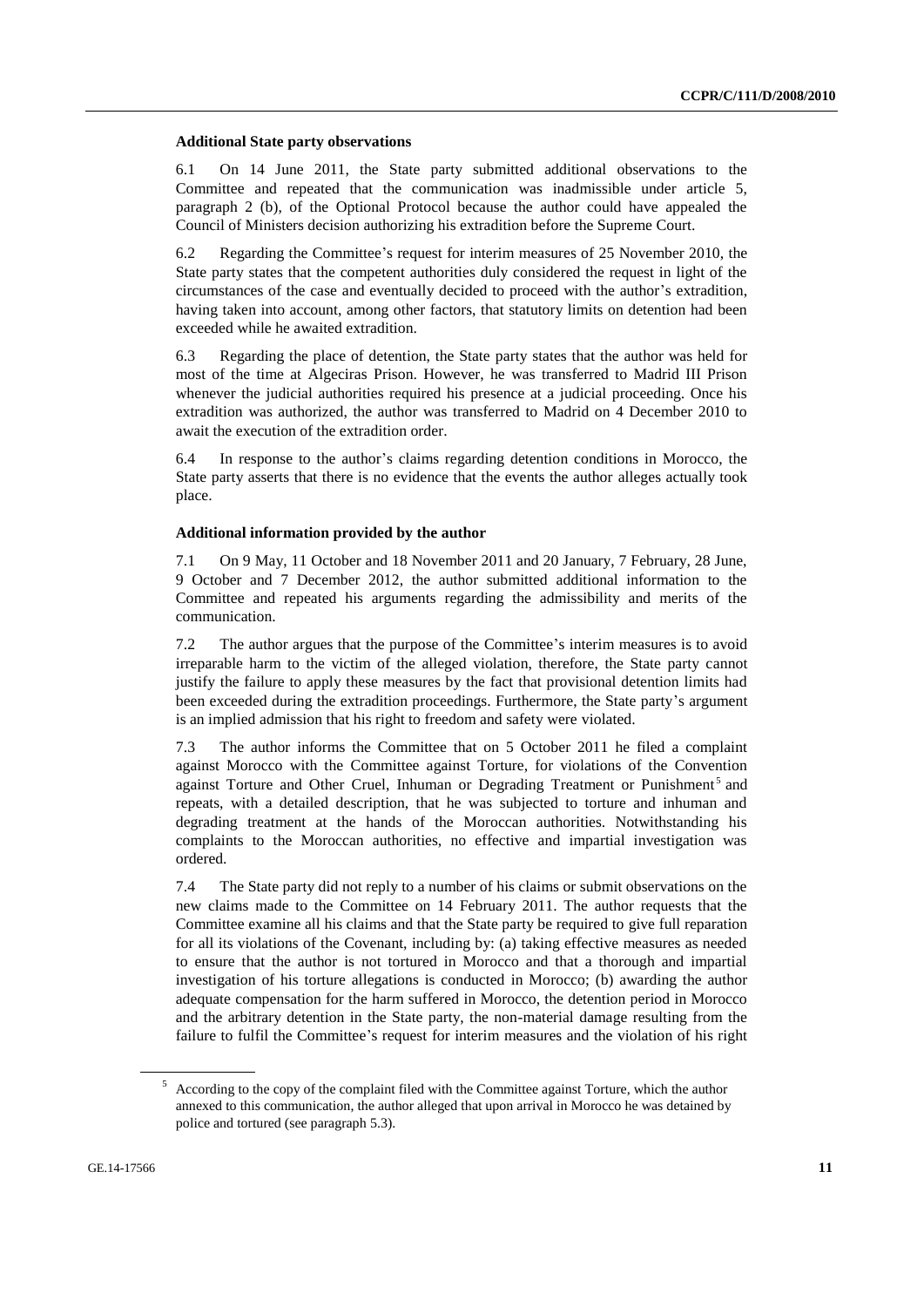to family life; and (c) covering all the travel costs incurred by his family in order to visit him in Morocco, as well as his legal expenses.

7.5 The author informs the Committee that he had the opportunity to present his case during the visit to Morocco by the Special Rapporteur on torture and other cruel, inhuman or degrading treatment or punishment from 15 to 22 September 2012. In addition, on 1 October 2012, the Appeals Court of Rabat sentenced the author to 12 years' imprisonment. Regarding his complaints of torture, the Court merely stated that, according to the forensic medical report it had ordered, the author had not suffered acts of torture. However, the author argues that, according to opinions from two independent forensic doctors, the Courtordered medical report was general, lacked content and did not meet the standards of the Istanbul Protocol. The author was detained at Salé II Prison.

#### **Issues and proceedings before the Committee**

#### *Non-respect of the Committee's request for interim measures*<sup>6</sup>

8.1 The Committee notes that the State party extradited the author although his communication had been registered under the Optional Protocol and a request for interim measures of protection had been addressed to the State party in this respect. The Committee recalls that, by adhering to the Optional Protocol, a State party to the Covenant recognizes the competence of the Committee to receive and consider communications from individuals claiming to be victims of violations of any of the rights set forth in the Covenant (preamble and art.  $1$ .<sup>7</sup> Adherence to the Optional Protocol obliges a State party to cooperate with the Committee in good faith so as to permit and enable it to consider such communications, and after examination, to forward its views to the State party and to the individual (art. 5, paras. 1 and 4). It is incompatible with these obligations for a State party to take any action that would prevent or frustrate the Committee in its consideration and examination of the communication, and in the expression of its Views.

8.2 Apart from any violation of the Covenant found against a State party in a communication, a State party commits grave breaches of its obligations under the Optional Protocol if it acts to prevent or frustrate consideration by the Committee of a communication alleging a violation of the Covenant, or to render examination by the Committee moot and the expression of its Views nugatory and futile. In the present communication, the author alleged that his rights under articles 7 and 14 of the Covenant would be violated should he be extradited to Morocco. Having been notified of the communication, the State party breached its obligations under the Optional Protocol by extraditing the author before the Committee could conclude its consideration and examination and the formulation and communication of its Views. It is particularly regrettable for the State to have done so after the Committee has acted under rule 92 of its rules of procedure, requesting the State party to refrain from doing so.

8.3 The Committee recalls<sup>8</sup> that interim measures pursuant to rule 92 of the Committee's rules of procedure adopted in conformity with article 39 of the Covenant, are essential to the Committee's role under the Protocol. Flouting of the rule, especially by irreversible measures such as, as in the present case, the author's extradition, undermines the protection of Covenant rights through the Optional Protocol.

<sup>6</sup> See, for example, communications Nos. 1461/2006, 1462/2006, 1476/2006 and 1477/2006, *Maksudov et al. v. Kyrgyzstan*, Views adopted on 16 July 2008, paras. 10.1–10.3.

<sup>7</sup> See, for example, communication No. 869/1999, *Piandiong et al. v. the Philippines*, Views adopted on 19 October 2000.

<sup>8</sup> See communication No. 964/2001, *Saidova v. Tajikistan*, Views adopted on 8 July 2004.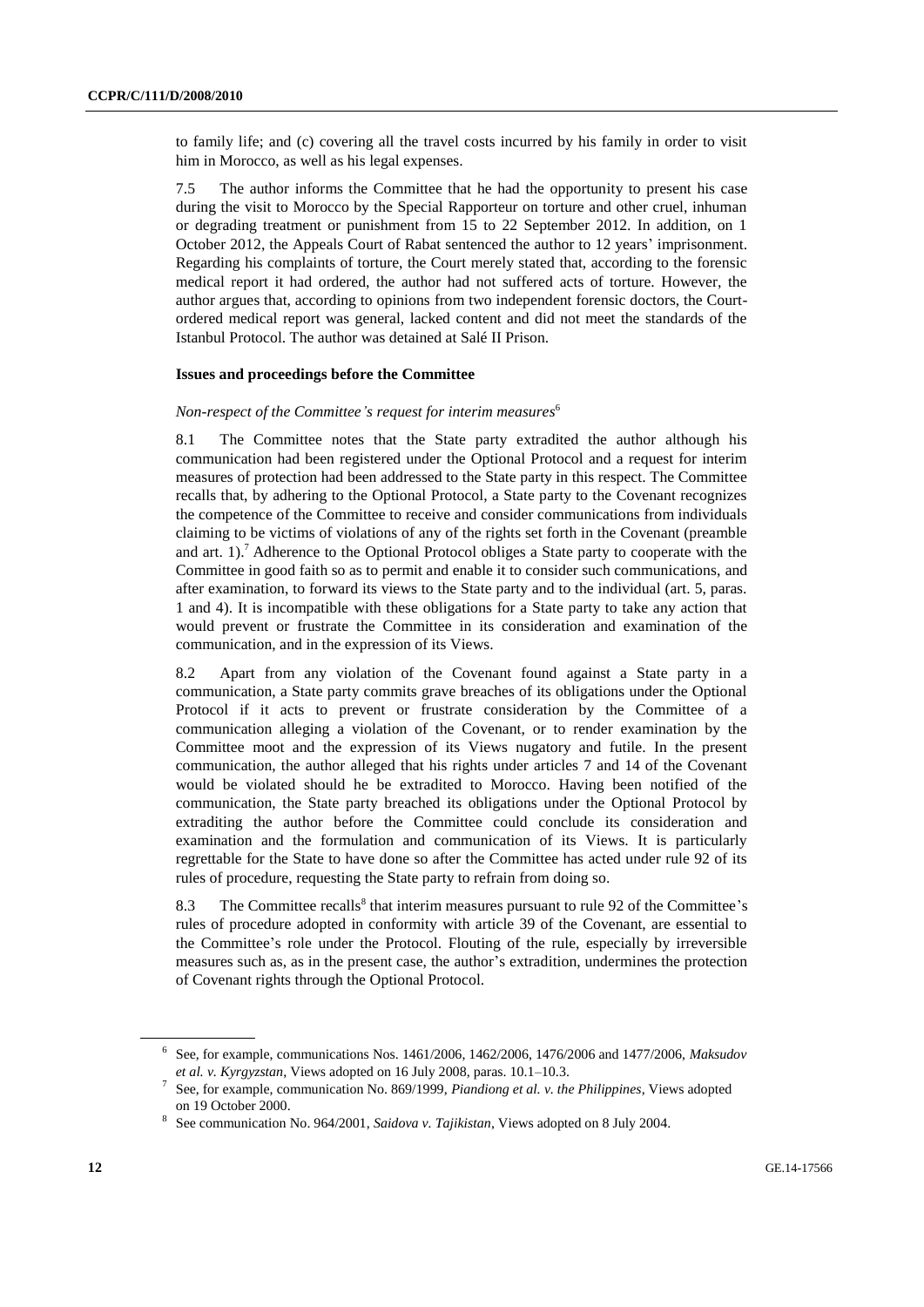#### *Consideration of admissibility*

9.1 Before considering any claim contained in a communication, the Human Rights Committee must, in accordance with rule 93 of its rules of procedure, decide whether or not the case is admissible under the Optional Protocol to the Covenant.

9.2 The Committee notes that in March 2010, the author submitted an application and a request for interim measures to avoid extradition to the European Court of Human Rights. In a letter dated 11 May 2010, the author was informed that a single judge formation of the Court had found the application inadmissible, not having found any violation of the rights and freedoms guaranteed by the Convention or its Protocols. The author later submitted a new application for interim measures to the Court, and that was rejected on 23 November 2010. The author did not write to the Court again after that date. The Committee recalls that, when it ratified the Optional Protocol, Spain entered a reservation excluding the Committee's competence in matters that had been or were being examined under another procedure of international investigation or settlement.

9.3 The Committee recalls its jurisprudence regarding article 5, paragraph 2 (a), of the Optional Protocol to the effect that when the European Court of Human Rights bases a finding of inadmissibility not only on procedural grounds, but also on grounds arising from some degree of consideration of the substance of the case, the matter should be deemed to have been examined within the meaning of the relevant reservations to article 5, paragraph 2 (a), of the Optional Protocol; and the Court should be deemed to have gone beyond a consideration of purely formal criteria of admissibility when it finds an application inadmissible because it "does not disclose any violation of the rights and freedoms set out in the Convention or its Protocols".<sup>9</sup>

9.4 In this case, it is the Committee's view that the European Court of Human Rights considered not just the formal admissibility criteria, but the actual complaints presented by the author in his application to the Court. In this regard, the Committee recalls its jurisprudence to the effect that, for the purposes of article 5, paragraph 2 (a), of the Optional Protocol, the "same matter" should be understood as referring to the same author, the same facts and the same substantive rights.<sup>10</sup> In this case, the Committee notes that, in his complaint of a violation of article 7 of the Covenant, the author refers to the risk of being subjected to torture and mistreatment if he were to be extradited. In this regard, the author claims that the Moroccan authorities have been using torture systematically since 2003 in their efforts to combat terrorism; that his extradition was requested as part of the *Belliraj* case, in which those detained were subjected to ill-treatment and physical and psychological torture and convicted on the basis of confessions obtained under torture; that those cases of torture were not isolated incidents; and that it was therefore reasonable to suppose that he too would be subjected to torture. The Committee notes that the author's complaint under article 7 refers to the risk of being held incommunicado and tortured to extract a confession, in application of Moroccan antiterrorist legislation, while his complaint under article 3 of the European Convention on Human Rights in his application to the European Court of Human Rights refers to prison conditions in general in Morocco, which the author maintained constituted inhuman or degrading treatment. The Committee also notes that the author's complaint under article 9, paragraphs 1 and 3, of the Covenant essentially refers to the duration of his provisional detention in the State party, including the period between the inadmissibility decision of the European Court of Human Rights and his extradition to Morocco on 14 December 2010. In light of these considerations, therefore,

<sup>9</sup> Communication No. 944/2000, *Mahabir v. Austria*, inadmissibility decision of 26 October 2004, paras. 8.3 and 8.4.

<sup>&</sup>lt;sup>10</sup> Communication No. 998/2001, *Althammer et al. v. Austria*, Views adopted on 8 August 2003, para. 8.4.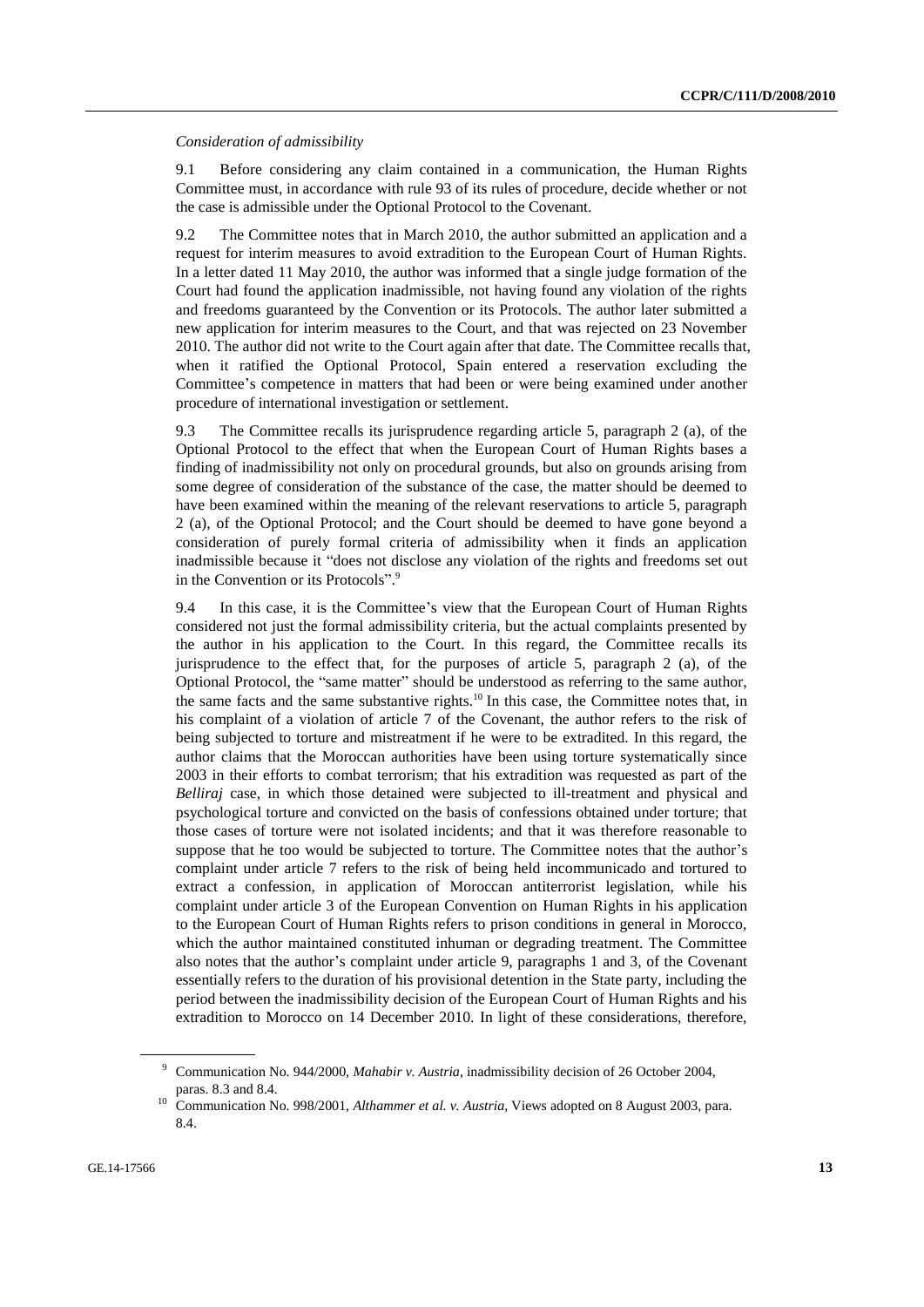and bearing in mind also the limited reasoning in the Court's decisions of 11 May and 23 November 2010, the Committee considers that, given the circumstances of the present case, the matter addressed in the complaints under articles 7 and 9 (paras. 1 and 3) of the Covenant is not essentially the same as that submitted to the European Court of Human Rights. Consequently, the Committee considers that, in accordance with article 5, paragraph 2 (a), of the Optional Protocol, it is not precluded from considering the author's complaints relating to articles 7 and 9 (paras. 1 and 3) of the Covenant.

9.5 The Committee takes note of the author's complaints under article 2, paragraph 3, that there was no effective remedy permitting him, in light of the interim measures requested by the Committee, to challenge the Council of Ministers decision authorizing extradition; his complaint of a violation of the right to family life under article 23; and his complaints under articles 10 and 26 of the Covenant. Given that these complaints did not form part of his application to the European Court of Human Rights or are based on provisions that are not fully congruent with the provisions of the European Convention on Human Rights and its Protocols, the Committee considers that it is not precluded from considering them under article 5, paragraph 2 (a), of the Optional Protocol.

9.6 Regarding the author's complaints under articles 9 (para. 2) and 14 of the Covenant, the Committee observes that they refer to essentially the same events and facts that were previously submitted to the European Court of Human Rights. Therefore, in the light of the State party's reservation to article 5, paragraph 2 (a), of the Optional Protocol, the Committee finds that it is precluded from considering these complaints.

9.7 The author invokes article 10 and claims that the detention regime imposed by the State party contravened this provision. With respect to article 23, he maintains that, as a result of his provisional detention and subsequent extradition, he was arbitrarily deprived of his right to a family life. However, on the basis of the documentation presented, the Committee is unable to find that the author has brought these issues before the domestic courts. Consequently, the Committee declares this part of the communication inadmissible for failure to exhaust domestic remedies, in accordance with article 5, paragraph 2 (b), of the Optional Protocol.

9.8 The Committee takes note of the author's complaints under article 9, paragraphs 1 and 3, that the provisional detention ordered by the State party's courts was arbitrary; that the measure was unjustifiable given the subsidiary nature of this kind of detention; all the more so since it lasted some 32 months. Nevertheless, the Committee notes that the author was detained under an international warrant issued by the Moroccan courts and that Investigating Court No. 5 in Melilla ordered provisional detention on the grounds that there was reasonable evidence that an offence had been committed and that he posed a flight risk. The author's appeals against this measure were all dismissed by the National High Court. In this regard, the Committee considers that these complaints are not sufficiently substantiated for the purposes of admissibility and finds them inadmissible under article 2 of the Optional Protocol.

9.9 The Committee notes the author's claim under article 26 of the Covenant, that he was discriminated against on grounds of nationality and treated differently from citizens of the State party: he should have been treated in the same way as a Spanish national because of his European Union citizenship as a Belgian citizen, i.e., not to be extradited. However, the Committee considers that the author has not sufficiently substantiated this complaint for purposes of admissibility and finds it inadmissible pursuant to article 2 of the Optional Protocol.

9.10 Regarding the author's complaints under articles 2 (para. 3) and 7 of the Covenant, the Committee considers that they are sufficiently substantiated for purposes of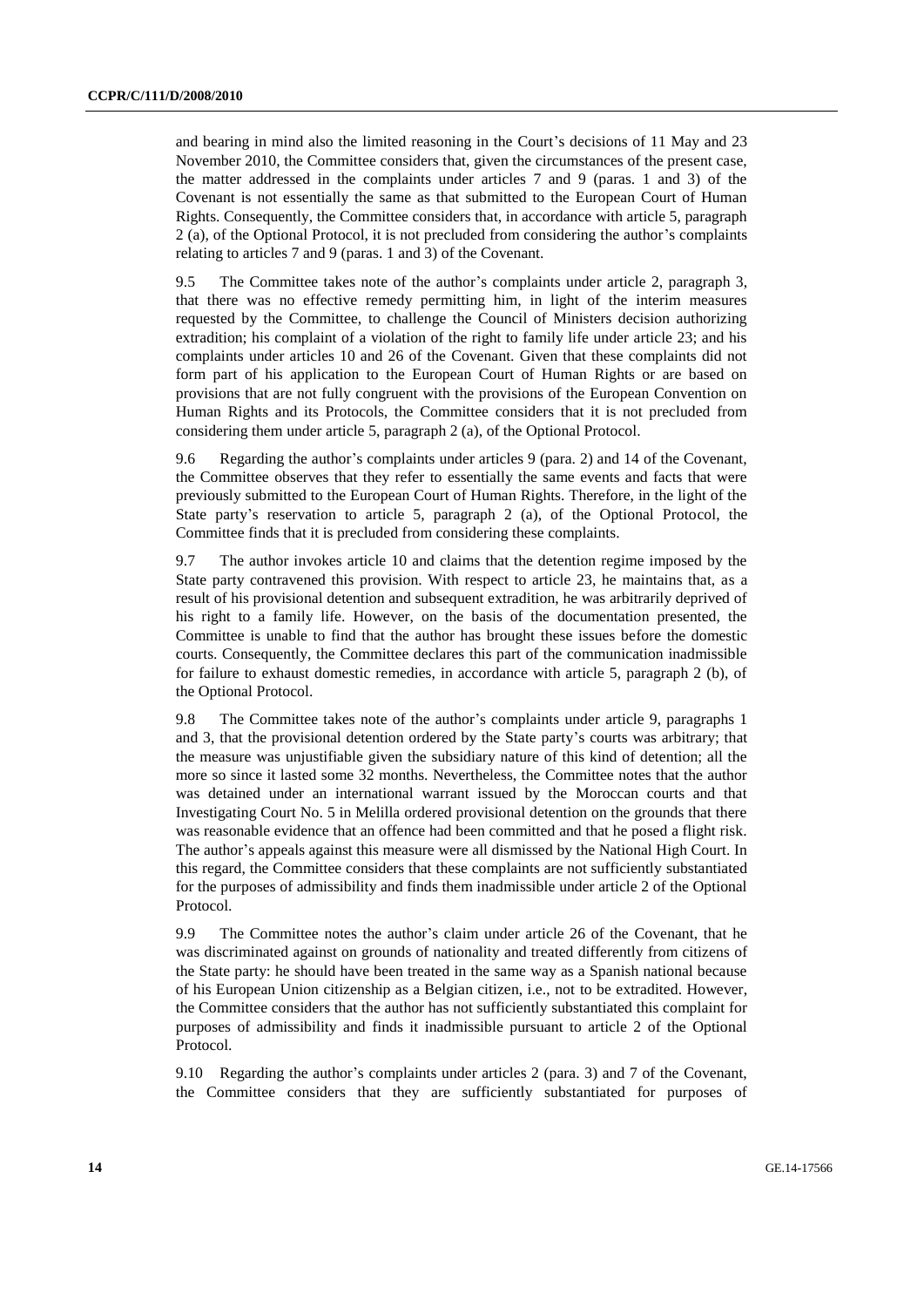admissibility. Given that no other impediments to admissibility exist, the Committee finds them admissible.

#### *Consideration on the merits*

10.1 The Human Rights Committee has considered the present communication in the light of all the information made available to it by the parties, as required under article 5, paragraph 1, of the Optional Protocol.

10.2 The Committee takes note of the author's complaint that the State party did not properly assess the risk he would be exposed to if he was extradited to Morocco<sup>11</sup> and that it could reasonably be expected that extradition would place him in a particularly vulnerable situation and expose him to the risk of torture, as in fact occurred once he had been extradited to Morocco, where he was held incommunicado, in harsh conditions, and subjected to severe ill-treatment and torture.<sup>12</sup> The Committee also takes note of the State party's argument that the National High Court considered this claim by the author and took note of the information submitted to it; however, the National High Court found that there was no evidence, even circumstantial, that the author ran any real personal risk of being subjected to inhuman or degrading treatment in Morocco.

10.3 The Committee recalls its general comment No. 31 (2004) ) on the nature of the general legal obligation imposed on States parties to the Covenant,<sup>13</sup> which refers to the obligation on States parties not to extradite, deport, expel or otherwise remove a person from their territory, where there are substantial grounds for believing that there is a real risk of irreparable harm, such as that contemplated by articles 6 and 7 of the Covenant. Thus, all relevant facts and circumstances must be considered, including the general human rights situation in the country to which the author is deported or extradited. The Committee also recalls that it is generally up to the courts of the States parties to the Covenant to evaluate the facts and evidence in order to determine whether such a risk exists.

10.4 In the present case, the Committee notes that the author's extradition was requested in the context of proceedings in the *Belliraj* case for terrorism-related offences, in accordance with the Moroccan Criminal Code and Act No. 03/03 on combating terrorism. In the extradition proceedings, the National High Court took note of information mentioning the use of torture to extract confessions and ill-treatment at the hands of prison guards and security forces in Morocco, but it dismissed the author's claims regarding the risk of torture, stating only that the violations referred to could not be deemed systematic and widespread. The Committee, however, notes that reliable reports submitted by the author to the National High Court and information in the public domain showed that many individuals charged with terrorist-related offences in Morocco, notably in the *Belliraj* case, had been held incommunicado and subjected to severe beatings and torture.<sup>14</sup> In this context, and in light of the author's personal circumstances as a person charged with terrorismrelated offences, the Committee considers that the State party did not properly assess the risk to the author of torture and severe ill-treatment. Accordingly, the Committee considers that the author's extradition to Morocco by the State party constitutes a violation of article 7 of the Covenant.

10.5 In the light of its findings on article 7, the Committee will not further examine the author's claims under article 2, paragraph 3, of the Covenant.

<sup>&</sup>lt;sup>11</sup> See paragraph 9.4.

<sup>&</sup>lt;sup>12</sup> See paragraph 5.3.

<sup>&</sup>lt;sup>13</sup> See *Official Records of the General Assembly, Fifty-ninth Session, Supplement No. 40, (A/59/40 (Vol.* I)), annex III, para. 12.

<sup>&</sup>lt;sup>14</sup> See footnote 4.